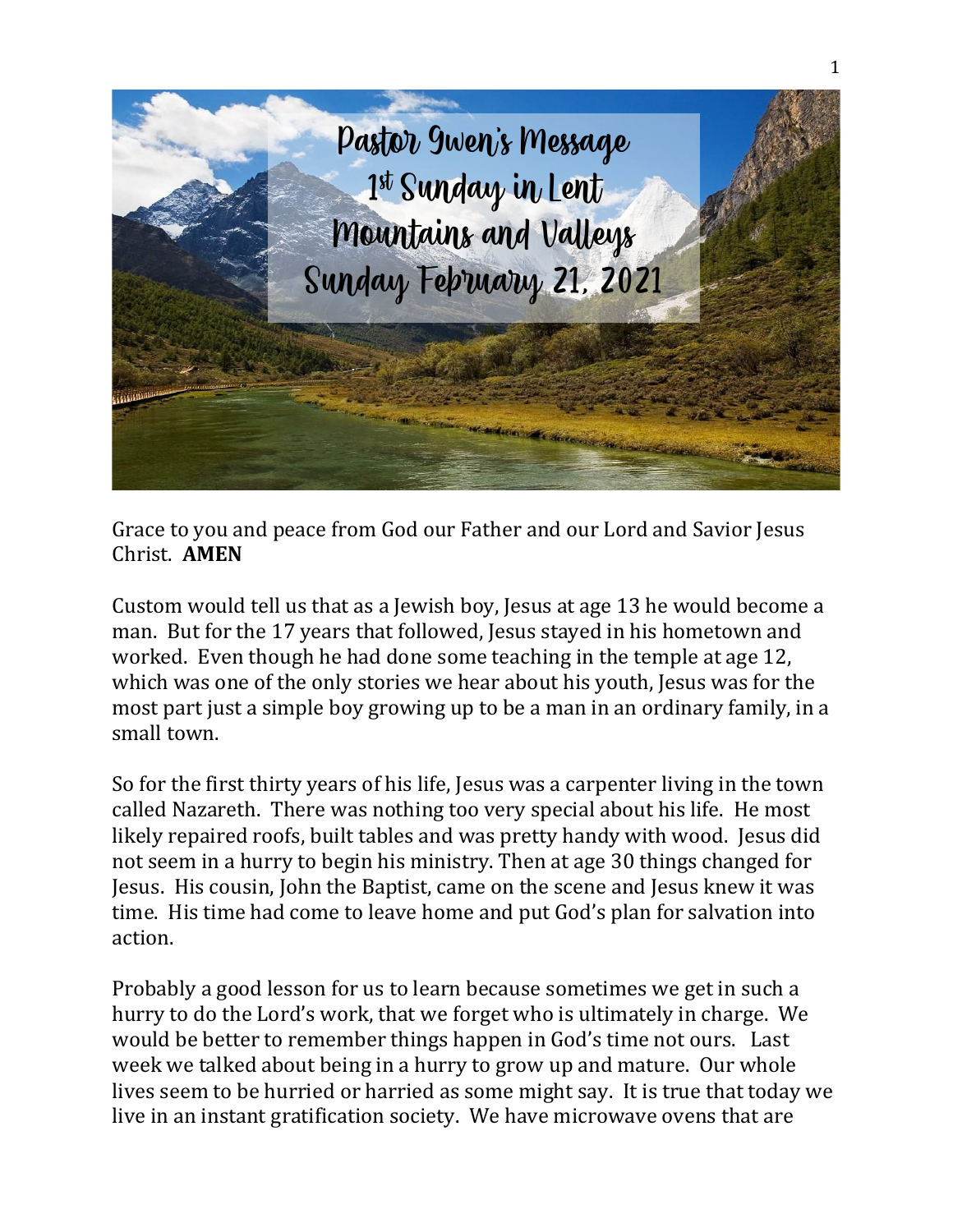surpassed by fancy pressure cookers, insta-pots where we can prepare delicious meals in just minutes. And to communicate we have instant messaging and the Internet that provides information to us in nano-seconds, where sometimes communications are in "real time".

But Jesus does not hurry into his ministry. As he is baptized by John in the Jordan, a voice from heaven says that, "You are my son, the Beloved, with you I am well pleased." This is Jesus' signal from His Father in heaven that the time is right. It is His real time. Jesus is headed down the right path to begin His public ministry. God has reassured Him that He is on the right tract.

Don't you just wonder if Jesus spent those 17 years between becoming a man and his baptism wondering when his ministry was going to begin? I think He already knew that his Father had sent him to do something special, but when would it start. When would the time be right? And the moment finally came and Jesus embraced it. The Spirit descended on Jesus and God spoke his ministry into being. Jesus was on his way, his way to the cross. And via the way to the cross, Jesus' ministry has an unusually first destination. I supposed Jesus thought he would be ministering to the people, but instead, He finds himself out in the wilderness being tempted by the Devil. WOW. What a way to start a ministry.

Jesus was being tested right from the get go. A pretty rough basic training, if you ask me. It was off to boot camp with the Devil as the drill instructor. It was quite a valley to the mountain peak of baptism. And yes, Jesus was put to the test. And as we all know he stayed the course, he passed the three tests that the devil put in front of him. Our Scripture text in Mark does not mention the three individual tests as the other two synoptic Gospels do, but Mark does mention that the angels waited on him. God sent angels to be with Jesus in the wilderness. God provided for and protected Jesus. God did not leave Him alone.

Another good lesson for us to glean from this reading. God does not leave us alone in the midst of devilish torment either. Last Sunday we talked about being an Heir of God and co-heir with Jesus in our Unshakeable Hope study. God gives us His power to walk through this worldly life. It is the same inheritance that Jesus had from His Father. God's protection and love never left Jesus and will not ever leave us either.

So after the 40 days of temptation were over, Jesus came out a blazing. He dove right into His ministry and kept on course. It was a course that would lead Him to the cross. Nothing could or would get in his way. Occasionally,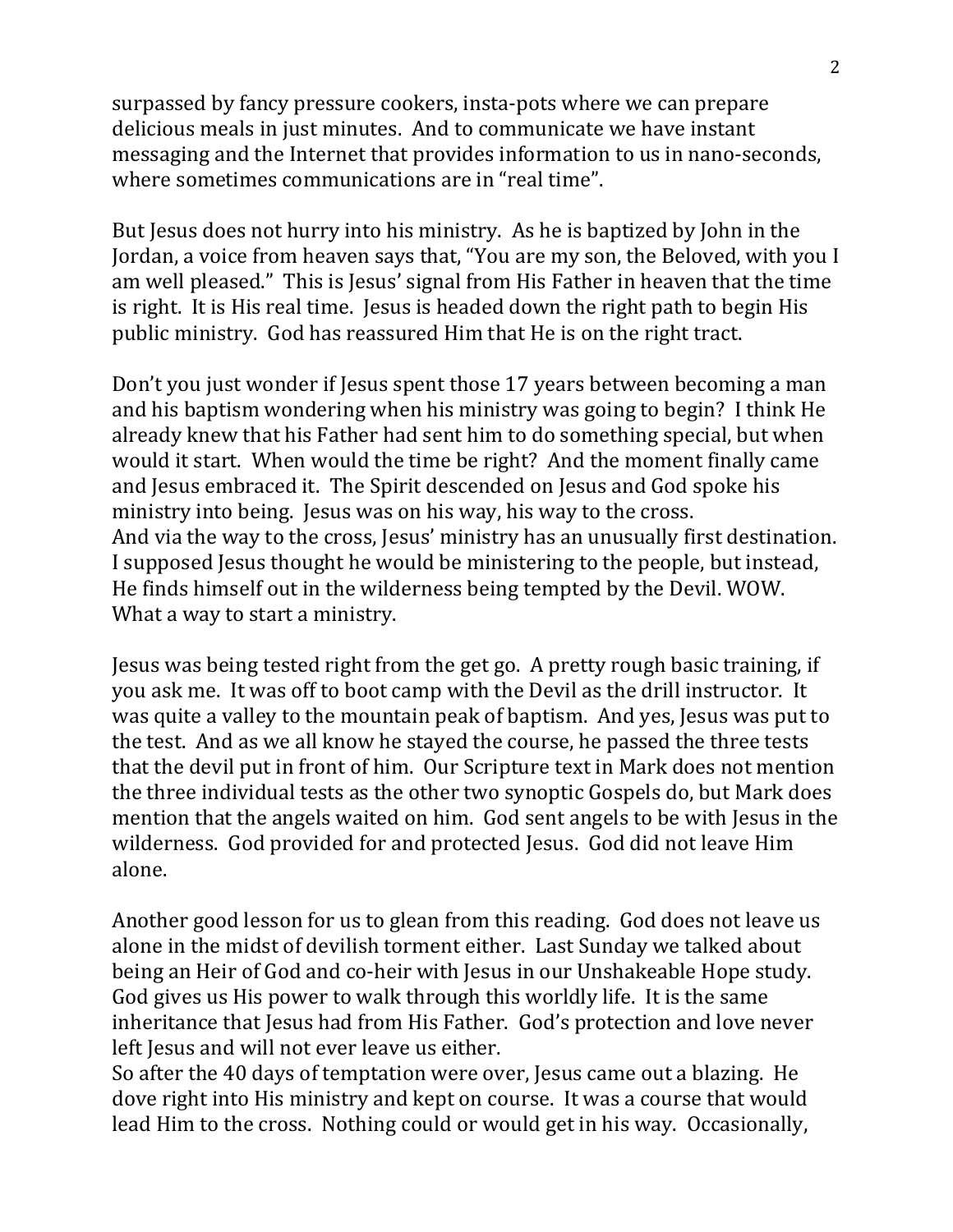Jesus would retreat for times of prayer and renewal, so He could continue on with God's plan. But he stayed the mission. He stayed this mission with God always at his side.

Last Thursday was the reporting day for catchers and pitchers in Major League Baseball and Tuesday this week the full squad will come together. I cannot wait until opening day. It will seem just like 17 years before the season starts on April 1st. And I do have great hopes for a good year for the Brewers. Last year they ended up the season in 4th place in a division of only 5 teams. Their record was 29-31, not even 500 average. The team's superstar Christian Yellich batted a measly 205 in 2020 far below his stunning performance as MVP in 2019 with a 329 batting average. Talk about having a low point in ones career after the greatest season of his life.

Well, I am hopeful that the Brewers will have a magnificent year. I hope that they will reach the playoffs and go on the World Series, but I do know that there will be low spots in the season. Fans will have to encourage the team on and hope that they can find new heights even after the low points. I am a great fan, but even I can get discouraged and negative, imagine that, when the team is in a down turn.

But, I do know that mountains do come after valleys. Jesus in the wilderness, tempted by the devil, was a time when He would fend off temptation. Jesus would rise up to go out and do His Father's work. Not just the work of ministering the people, but also the work of all humanity, dying on a cross to save all sinners.

And folks we are all called to do ministry in the face of temptation too. Our mountaintop experiences will come and go. They will often be followed by valleys, sometimes-huge valleys. We may even be tempted to give up on our God. It is then that we will look for those angels that God sent us. And the Holy Spirit will guide us too and lead us through these valleys.

So as we go through the next 40 days, I hope you remember that there will be mountain peaks experiences and low valley experiences in our lives. Know that life will not always be easy, but be reassured that God will be with you. Just as he made his covenant with Noah, so it is for all generation. When we see the rainbow in the sky, we recall that covenant that never again will God destroy all living things upon the earth. Know that the valley times in life will not be the end. Use them to gain strength to climb to even higher mountaintops. And do not despair. The mountain top experiences will come